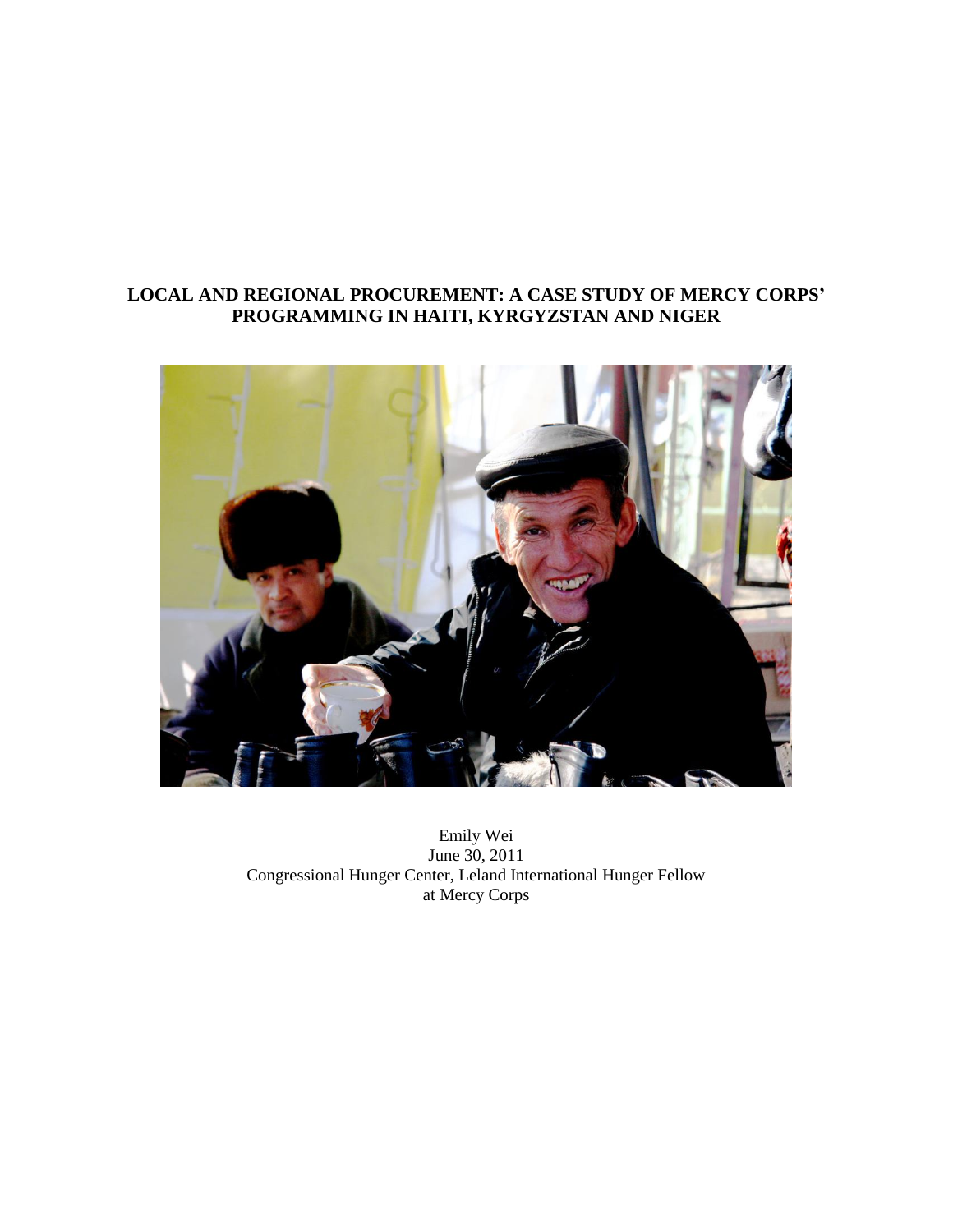# **EXECUTIVE SUMMARY**

Over the past few decades, one of the most powerful tools to battle hunger has been the provision of food, sourced and shipped from the United States. The US government, however, has begun to fund an alternative approach to sourcing food aid-- Local and Regional Procurement (LRP)—which is the purchase of food aid in the country or region of distribution, or the use of cash and/or vouchers for the purchase of food and/or non-food items that reduce food insecurity among the targeted population.

As budgets become tighter for foreign aid, agencies implementing food assitance programs must do so in a manner that is increasingly efficient and effective. LRP is relatively new in the food aid arena and therefore are still subject to many unknowns. This research was performed to fill some gaps in understanding of LRP, as far as can be learned through Mercy Corps' existing and past programs.

Mercy Corps has implemented eight LRP programs in five countries. Mercy Corps uses all three types of LRP mechanisms (cash, vouchers and distribution) and each of its LRP programs was designed to fit contexts and corresponding needs of the beneficiary communities.

# **Findings:**

TIME: While Title II food aid commodity shipments traditionally take four to six months to reach their destination, LRP is generally found to reach beneficiaries in a shorter amount of time. Among Mercy Corps' LRP programs, the average time for benefits to begin to reach beneficiaries was 49 days, or just over one and a half months. $<sup>1</sup>$ </sup>

COST: A cost comparison<sup>2</sup> of completed Mercy Corps' LRP programs and traditional food aid through Title II commodity shipments from the US of the same or comparable basket of goods shows that on average, LRP programs cost 63 percent of Title II programs. This is equivalent to 37 percent cost savings.

EFFECTIVENESS: LRP programs were found to have positive impacts on beneficiaries and vendors who were involved in the programs. Some impacts on beneficiaries include:

- LRP Programs provide greater choice;
- LRP programs are effective for addressing food insecurity;
- LRP programs address issues of food consumption that Title II programs might not;
- LRP programs are effective for psychological well-being of beneficiaries;
- LRP programs are effective for avoiding negative coping mechanisms;
- LRP programs can have multiple add-on effects; and
- LRP is a respectful mechanism for food aid.

Impacts on vendors include:

 $1$  It is important to keep in mind that even though time efficiency is an important factor for LRP programs, in some instances, emergency food programs are timed to coincide with lean seasons. Therefore, in some programs, distribution could have begun earlier than recorded in the figures above. Looking at the average number of days to procurement might give a more accurate understanding of how quickly LRP can be operationalized in comparison to Title II.

 $2^2$  For Title II, this includes costs for commodities, sea shipping, and inland transportation rates. For the LRP, this includes the costs for commodities, fumigation, handling and inspection (where these costs are available).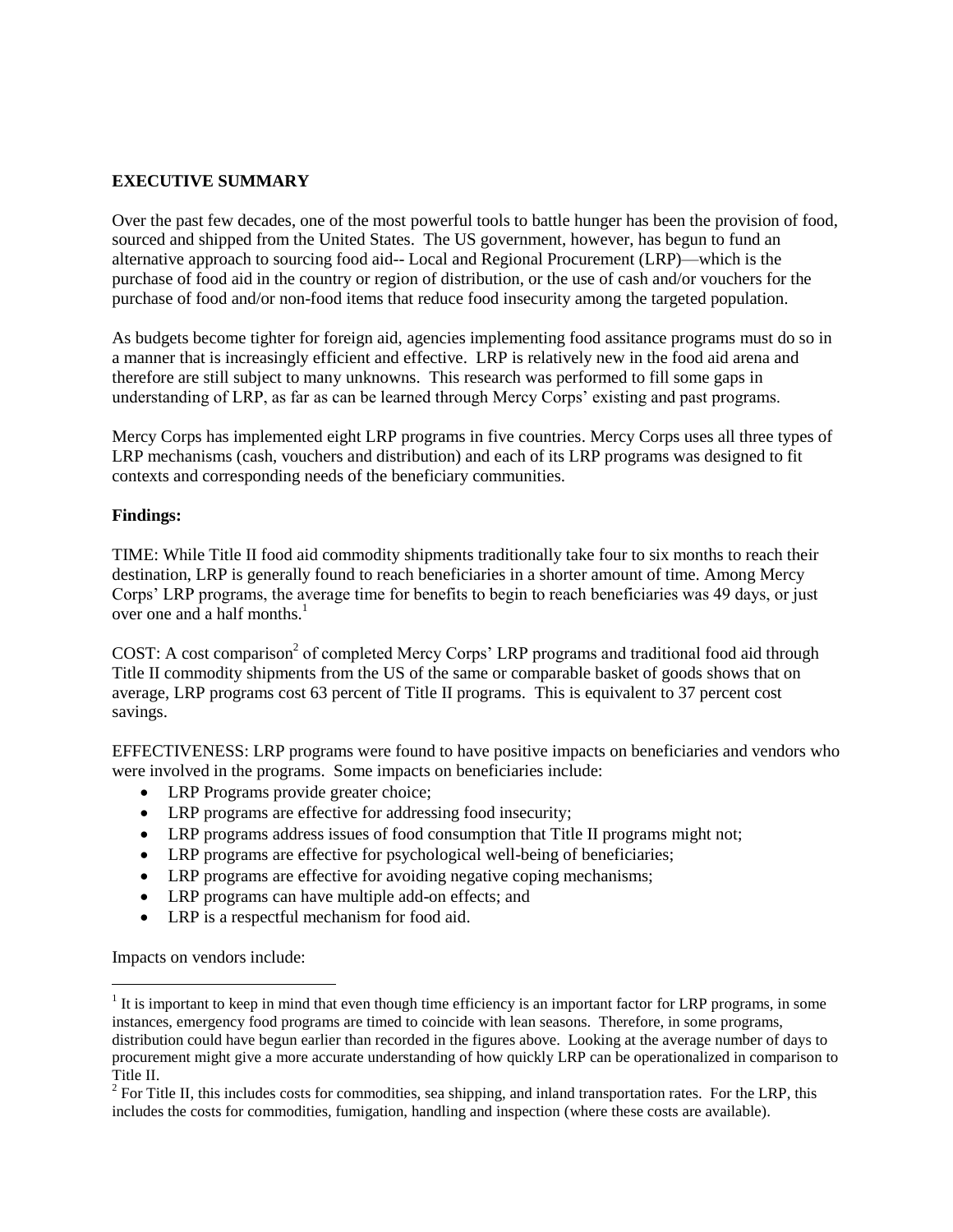- LRP programs are effective for expanding business;
- LRP programs are effective for capacity building;
- LRP programs are effective for aligning vendors with formal systems (national or INGO related
- LRP programs can integrate local vendors into relief and development activities, for a sense of community benefit;
- LRP programs can have economic recovery effects; and
- LRP programs can also have positive effects on non-participating vendors.

LRP can also lead to development impacts, which are difficult to fully understand unless they are studied for a longer period of time. However, potential impacts of LRP include:

- LRP can work to bring people and businesses into the formal systems; and
- LRP can provide long-term protection against negative coping mechanisms.

One issue of contention is whether LRP fulfills of the "Do No Harm" tenet of development. The study showed:

- LRP has not affected prices to notable degree;
- LRP has not displaced livelihoods; and
- Food safety and quality has been adequately addressed in LRP programs.

# **Policy recommendations regarding funding include:**

- 1. Advocate for LRP from many funding channels, including existing funds currently used for LRP (from Farm Bill and IDA) and explore others that are less readily tapped (PEPFAR, McGovern Dole).
- 2. Advocate for more non-emergency LRP funding for lengthier projects, to better understand and achieve potential development impacts.
- 3. Advocate for more coordination in funding among donors (USAID and USDA).
- 4. Advocate for continued funding and attention to data collection and market monitoring.

# **Policy recommendations for implementation include:**

- 1. Advocate for more linkages between emergency and development aspects, for things like cash programs.
- 2. Advocate for the allowance of more cross-sectoral components in conjunction with LRP programs, much like MYAPs.
- 3. Advocate for flexibility to allow donors to change program design with changing landscape.
- 4. Encourage dissemination of lessons learned to local governments who are implementing social safety nets (mobile money, vouchers, etc) where these lessons are widely applicable.
- 5. Encourage steady and broader data collection to ensure markets are not disrupted through LRP programs.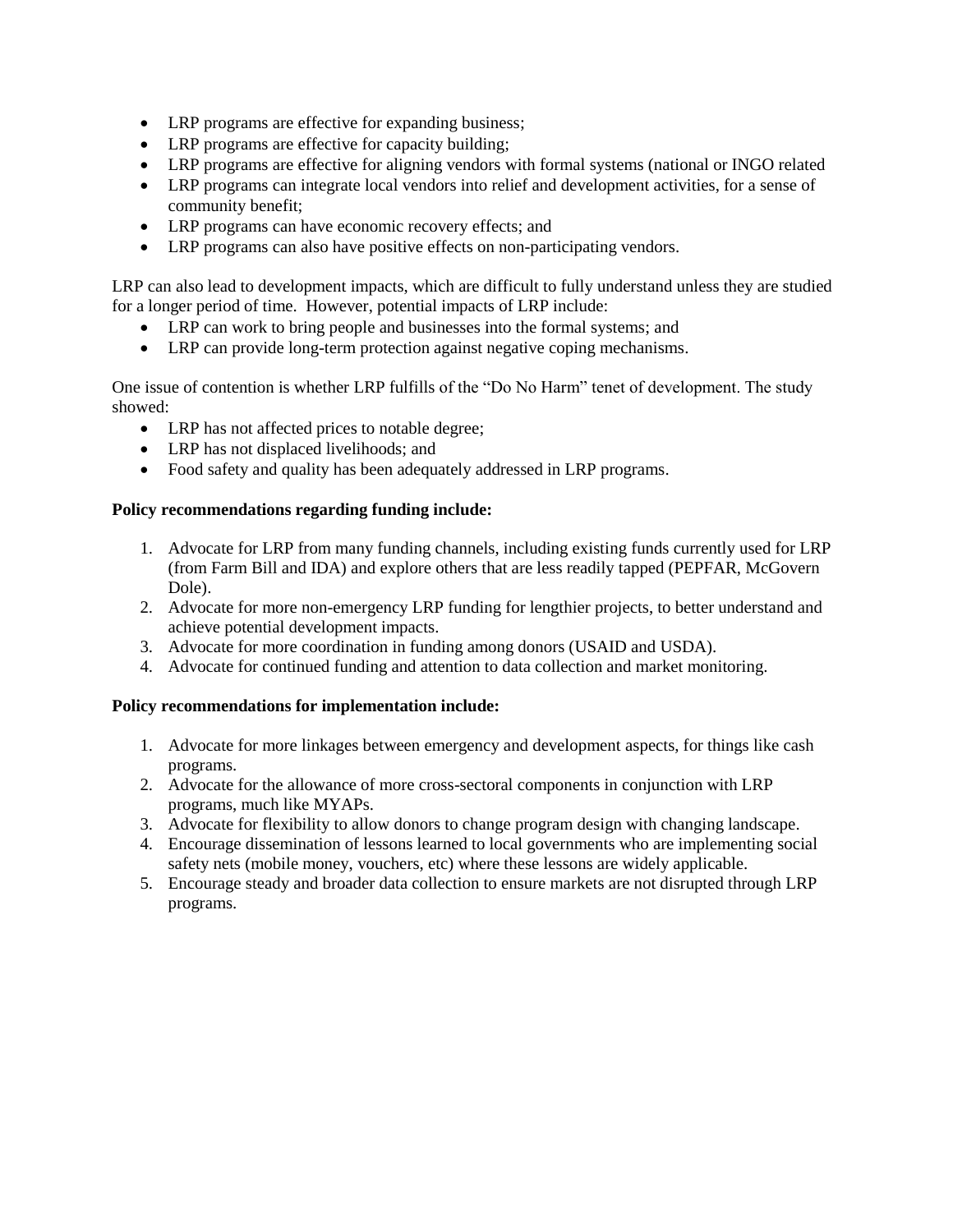# **I. BACKGROUND**

# **Local and regional procurement and the US Government**

Over the past few decades, one of the most powerful tools to battle hunger has been the provision of food, sourced and shipped from the United States. The US government, however, has begun to fund an alternative approach to sourcing food aid-- Local and Regional Procurement (LRP)—through USAID and more recently through USDA. Local and Regional Procurement (LRP) is the purchase of food aid in the country or region of distribution, or the use of cash and/or vouchers for the purchase of food and/or nonfood items that reduce food insecurity among the targeted population.<sup>3</sup>

A few channels of funding have allowed for the exploration of such types of programs in the recent past. For example, the Foreign Assistance Act (P.L. 87-195) permits some funds to be used for LRP in response to international disasters, and the FY2009 supplemental appropriation funds LRP through USAID. The FY2010 Foreign Operations appropriation funds international disaster assistance (IDA) that can be used for cash vouchers or transfers for purchasing food, and this also funds the World Food Program (WFP), which has used LRP for many years now. It is also currently implementing its Purchase for Progress (P4P) pilot program which is also looking at more development-focused LRP, linking small holder farmers to the WFP procurement mechanism, and \$20 million of its \$76 million budget is funded by the USG.

Overall, the US Government and Accountability Office (GAO) estimates that about \$200 million worth of LRP emergency food aid has been drawn from the IDA account since 2000. Funds for LRP also come from USAID's Office of Foreign Disaster Assistance (OFDA), the State Department's Bureau for Population, Refugees and Migration, and the President's Emergency Plan for AIDS Relief (PEPFAR). USAID implements LRP programs through both the office of Food for Peace (FFP) and OFDA.. USAID's stated goals of LRP are two-fold: to meet emergency needs, and to make LRP work for local farmers.

USDA recently started implementing LRP through a pilot program, which was authorized in the Food, Conservation, and Energy Act of 2008, or the "Farm Bill." It is a 5-year pilot program, running from FY 2009 to 2013 with a total funding amount of \$60 million, and its stated purpose is to examine the timeliness and efficiency of LRP programs. The main objective of the USDA pilot program is to use LRP to quickly help meet food needs due to food crises and disasters. However, because of the generally longer duration of USDA's programs, it is also looking for more developmental impacts. USDA also has a heavier focus on collection of market data.

# **LRP Mechanisms: Cash, Vouchers and Procurement/Distribution**

There are three basic LRP mechanisms: cash, vouchers, and local/regional procurement and distribution. Cash distributions are direct cash transfers to beneficiaries (either conditional or unconditional) for the purpose of buying food. Cash distributions as an LRP mechanism allow for greater choice on the part of the beneficiary, but less control on the part of the donor to ensure food security outcomes. There is generally more security risk involved with the transfer of cash, and it can skew beneficiary selection more than food.

Vouchers are used to limit beneficiary purchases of certain food commodities, and/or from certain vendors. They can have additional intended effects on vendors by integrating them into the system, formalizing their business activities, or growing their business.

<sup>&</sup>lt;sup>3</sup> USAID Food for Peace APS on LRP.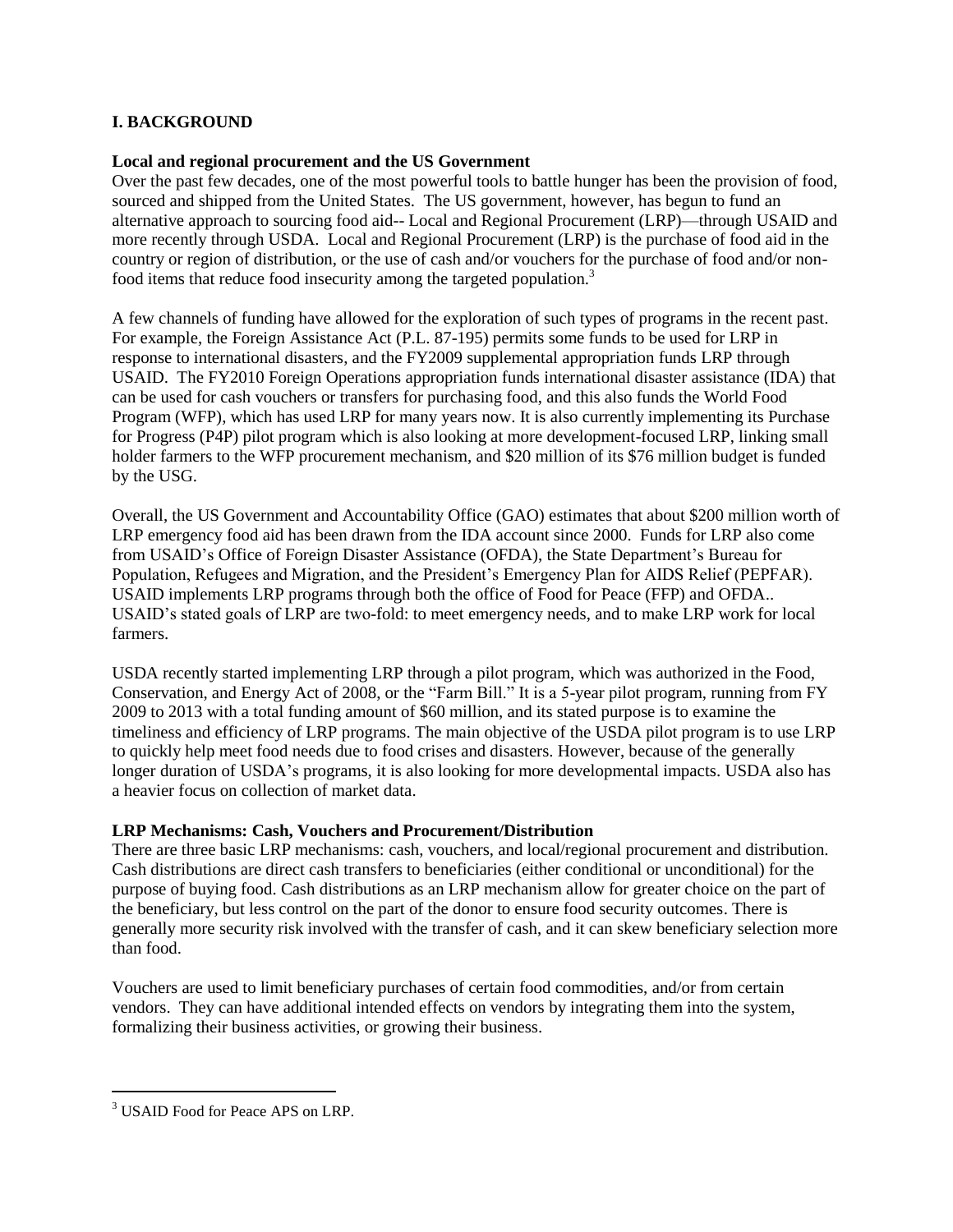Last, there is the basic mechanism of purchasing commodities from the country or region where the program is operating for distribution to beneficiaries. This LRP mechanism usually uses an open or limited tender process where suppliers bid on a public call for goods. It also relies more heavily on large suppliers of food commodities, whereas voucher programs can work with many smaller businesses. One risk of this type of LRP is that procurement from large suppliers over the course of the whole program poses a greater risk of default or other market distortions.

# **Understanding LRP to date**

Existing research on LRP finds that depending on the location and situation, LRP can be efficient for programs, as in certain countries, traditional food aid can take an average of four to six months to reach the distribution destination and can also be costly to ship, transport, store and distribute (at times providing benefits to recipients worth only 50 cents on the dollar). As more programs are completed, more cost and time information will be available to understand the increased efficiencies from LRP.

LRP is only appropriate when markets are properly functioning. Therefore Cornell University created the Market Information and Food Insecurity Response Analysis (MIFIRA) framework for implementing agencies to identify the response that best fits a given food insecurity context, and to ensure the choice of LRP will not harm markets through distortions. This is used before an LRP is implemented and helps the agency decide which mechanism of LRP would be most effective.

Monitoring and evaluation of these local and regional markets is also especially important during program implementation, as any disruption in the market through the programs would break the "do no harm" tenet of international development. Therefore Cornell University, along with implementing agencies (including Mercy Corps), are working together under the "Learning Alliance", an activity funded by USDA that streamlines data collection across country and programs, while also providing more in-depth data analysis than is usually performed in monitoring and evaluation by agencies on their own.

# **Unknowns and questions for LRP**

Because LRP is a relatively new approach, information about the effects of such programming mechanisms is quite limited. For one, because traditionally LRP has been implemented only in the context of emergencies, many of the developmental impacts of LRP are not yet known. While USDA is piloting a longer-term use of LRP, implemention of programs is only over a 3 year period, and long-term development impacts are hard to realize in such a short amount of time. Likewise, WFP is piloting its Purchase for Progress (P4P) program that has development aims, but very few results are yet to be shown.

Some other questions and issues that have been raised about LRP from previous studies include:<sup>4</sup>

- Whether standards of food quality and safety can be maintained with locally purchased commodities;
- The problem of vendors defaulting on tenders and the general reliability of suppliers;
- Whether poor infrastructure and logistical capacities will hinder LRP;
- Whether timing and restrictions by donors will inhibit efficacy of LRPs;
- Whether LRP could affect adversely agricultural development and make poor consumers more food insecure; and
- Whether local prices will be affected negatively for either producers or consumers.

# **Purpose of this study**

<sup>4</sup> Hanrahan, Charles E. Local and Regional Procurement for U.S. International Emergency Food Aid. Congressional Research Service. January 26, 2010.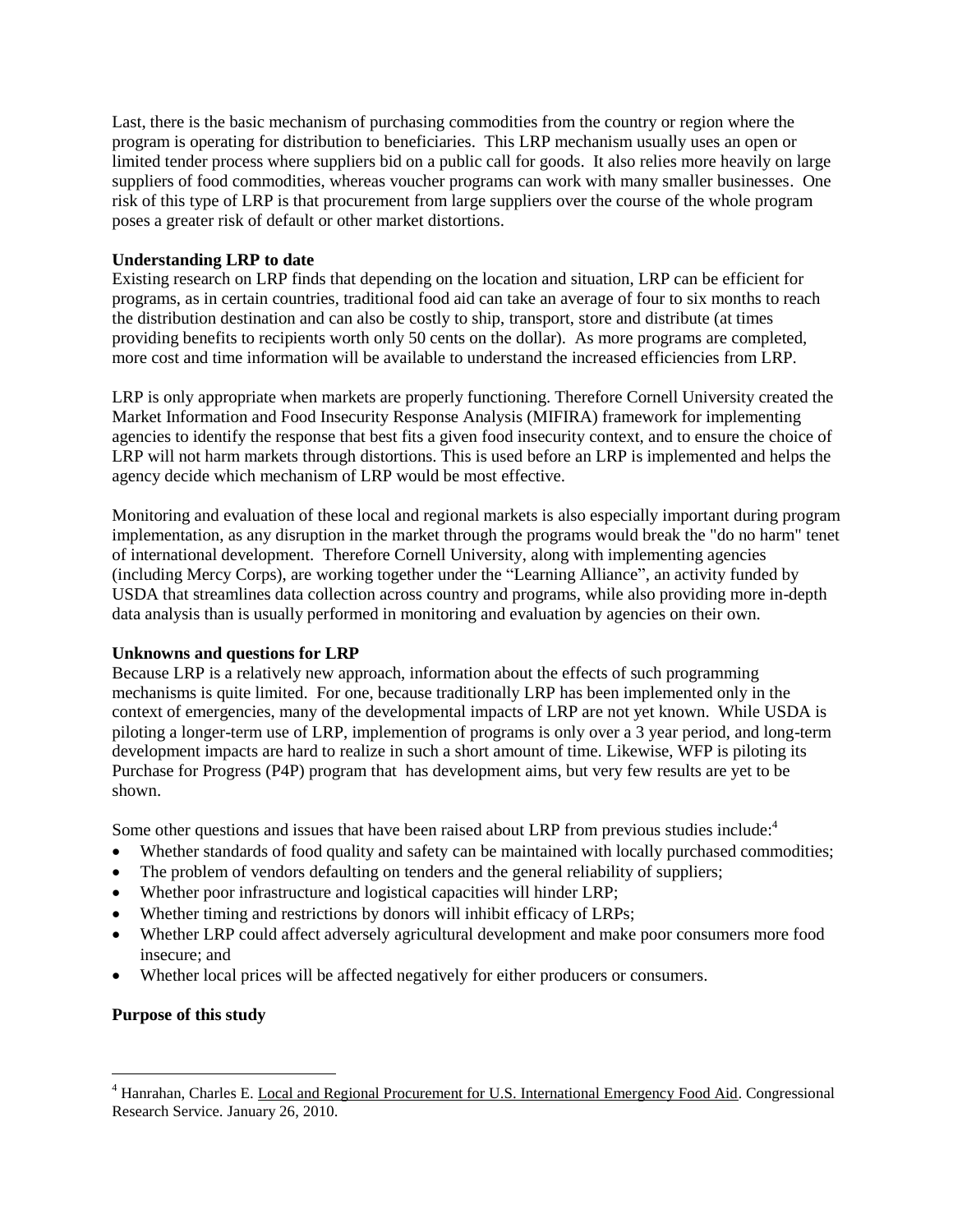As budgets become tighter for foreign aid, implementing PVOs must implement development programs in a manner that is efficient and effective. The LRP mechanisms are relatively new in the food aid arena, and therefore still encounter many of the unknowns mentioned above. This research was performed to fill some gaps of understanding of LRP, as far as can be learned through Mercy Corps' existing and past programs.

# **Mercy Corps' Experience with LRP**

Mercy Corps has implemented LRP programs in five countries The context for each of the food crises is different, and each of the LRP programs was designed to fit those contexts and corresponding needs. Mercy Corps' LRP prorgams include:

| Program name                                                                                    | Country    | <b>LRP</b> mechanism                        | <b>Donor</b>      | <b>Timeframe</b> |
|-------------------------------------------------------------------------------------------------|------------|---------------------------------------------|-------------------|------------------|
| Localized Immediate<br><b>Drought Response</b><br>$(LIDR)*$                                     | Niger      | Procurement/<br>distribution                | <b>USDA</b>       | 6/2010-9/2011    |
| <b>RESPOND</b>                                                                                  | Niger      | Procurement/<br>distribution                | <b>OFDA</b>       | 5/2010-9/2010    |
| <b>Localized Emergency</b><br>Assistance Response in<br>Niger (LEARN)                           | Niger      | Procurement/<br>distribution and<br>voucher | <b>USAID/FFP</b>  | 6/2010-12/2010   |
| Kimbe-La (Hang in there)*                                                                       | Haiti      | Voucher/Mobile<br>money pilot               | <b>USAID/FFP</b>  | 7/2010-6/2011    |
| <b>Emergency Food</b><br>Assistance (EFA)*                                                      | Kyrgyzstan | Cash transfer                               | <b>USAID/FFP</b>  | 7/2010-6/2011    |
| LRP of Food Aid for<br>Community-Based<br>Nutrition Intervention to<br>Food Insecure Households | Kyrgyzstan | Procurement/<br>distribution                | <b>USAID/OFDA</b> | 2/2009-7/2009    |
| Zimbabwe Urban Feeding<br>Program (ZUFP)                                                        | Zimbabwe   | Procurement/<br>distribution                | <b>USAID/OFDA</b> | 2/2009-12/2009   |
| Local/Regional<br>Procurement                                                                   | Tajikistan | Procurement/<br>distribution                | <b>USAID/OFDA</b> | 9/2009-4/2009    |

\*These programs were visited, and interviews and focus group discussions were conducted, explained further in the methodology.

Below is a more detailed description of each of these LRP programs.

Haiti: Kimbe-La, or "Hang in there." targets 20,000 vulnerable households that have taken in the displaced from Port-au-Prince and require assistance to ensure they can meet the basic needs of their expanded households. Beneficiaries are chosen to ensure that the most vulnerable receive assistance, including an initial baseline survey and subsequent community verification. The program distributes vouchers with which people can purchase goods from local vendors. Mercy Corps also piloted an innovative mobile money program in collaboration with the private phone and banking systems, which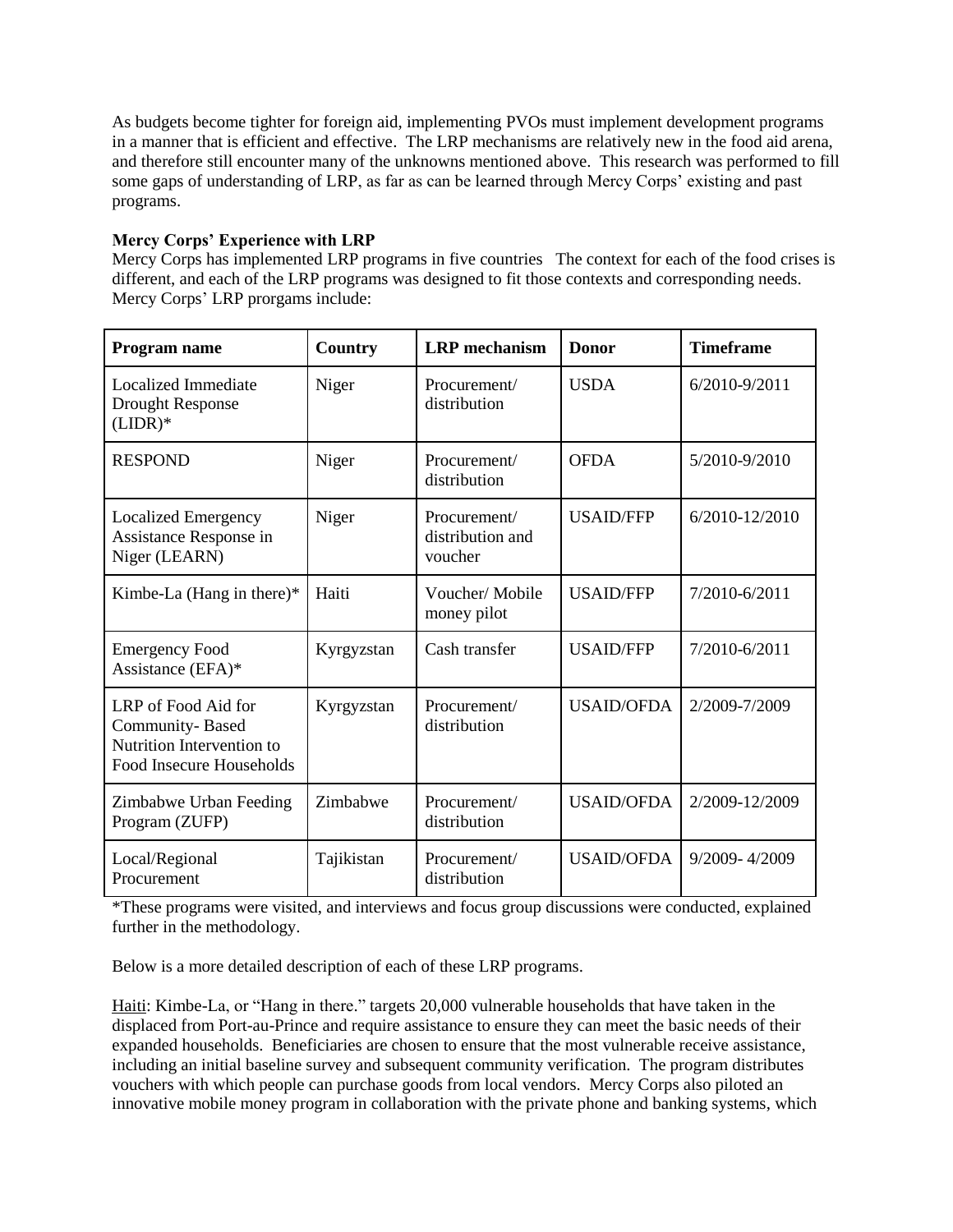not only allows for people to easily transfer funds to the vendors, but also introduces them to a new type of transaction that might be useful in other areas of their lives. Each household is given \$40 per month to buy their choice of the following staple foods: rice, beans, oil and maize. The program in Haiti is also piloting distributions through mobile phones.

Niger: Mercy Corps has had three LRP programs in Niger to respond to food insecurity due to drought, only one of which is ongoing. Among the three programs, Mercy Corps will assist more than 25,000 vulnerable households that are food insecure. Beneficiary households receive direct rations of maize and cowpeas that Mercy Corps procures on local markets and vouchers to purchase cooking oil and salt from their local merchants. Mercy Corps engages in monthly market evaluation to ensure that there is no disruption.

Kyrgyzstan: Mercy Corps has implemented two LRP programs in Kyrgyzstan. The first was in response to severe food insecurity in 2009, due to an energy crisis and crop failures that resulted in a lack of food stores and continued high food prices. Because food was available regionally, Mercy Corps' LRP program procured from local Kyrgyz suppliers and distributed to vulnerable households to ensure food security through the winter months until the next harvest. In total, the LRP program reached 51,000 households.

The second LRP program was implemented soon after the ethnic unrest in June of 2009, which caused displacement and loss of life, assets and businesses, and disrupted the livelihoods of vulnerable populations, creating a humanitarian crisis in southern Kyrgyzstan. Mercy Corps quickly implemented a food aid program through cash transfers, a form of LRP, to ensure that those displaced by the conflict and already facing chronic food insecurity did not go hungry. Because food was still readily available in local markets, Mercy Corps used cash transfers to restore livelihoods, while also sustaining demand for locallyproduced foods. The Mercy Corps program allows households to purchase about \$40 worth of wheat flour, beans, vegetable oil, and salt per month. This program will also reach about 50,000 households in total.

Zimbabwe: Mercy Corps began implementing LRP programs in Zimbabwe during the economic and political crisis of 2008, which exacerbated the plight of the urban poor in Zimbabwe who had no access to employment, cash or basic commodities. Through the LRP program, food baskets consisting of maize, beans, salt, oil, peanut butter, and corn-soy blend (CSB) were locally procured and distributed to more than 9,000 of the most vulnerable households.

Tajikistan: In response to a series of economic, environmental and social emergencies in the country, Mercy Corps locally procured and distributed flour, beans and oil to households who were particularly vulnerable, including those with children under 2 years of age, orphans, disabled, elderly, or womenheaded households. The program reached a total of 10,500 households.

# **II. METHODOLOGY**

# Field Interviews and Focus Group Discussions

This study took place over the course of a year, during which the researcher visited three Mercy Corps country programs, including Haiti, Kyrgyzstan and Niger. The methodology for each of the field visits included in-depth interviews and focus group discussions with beneficiaries, key informant interviews with program staff, and key informant interviews with vendors (where applicable). While the researcher did have a set questionnaire for guidance, because the researcher was able to participate in most of the interviews herself (except in Niger), there was much more room for follow-up and probing questioning to enhance the qualitative findings of the research. The main themes of the questions included the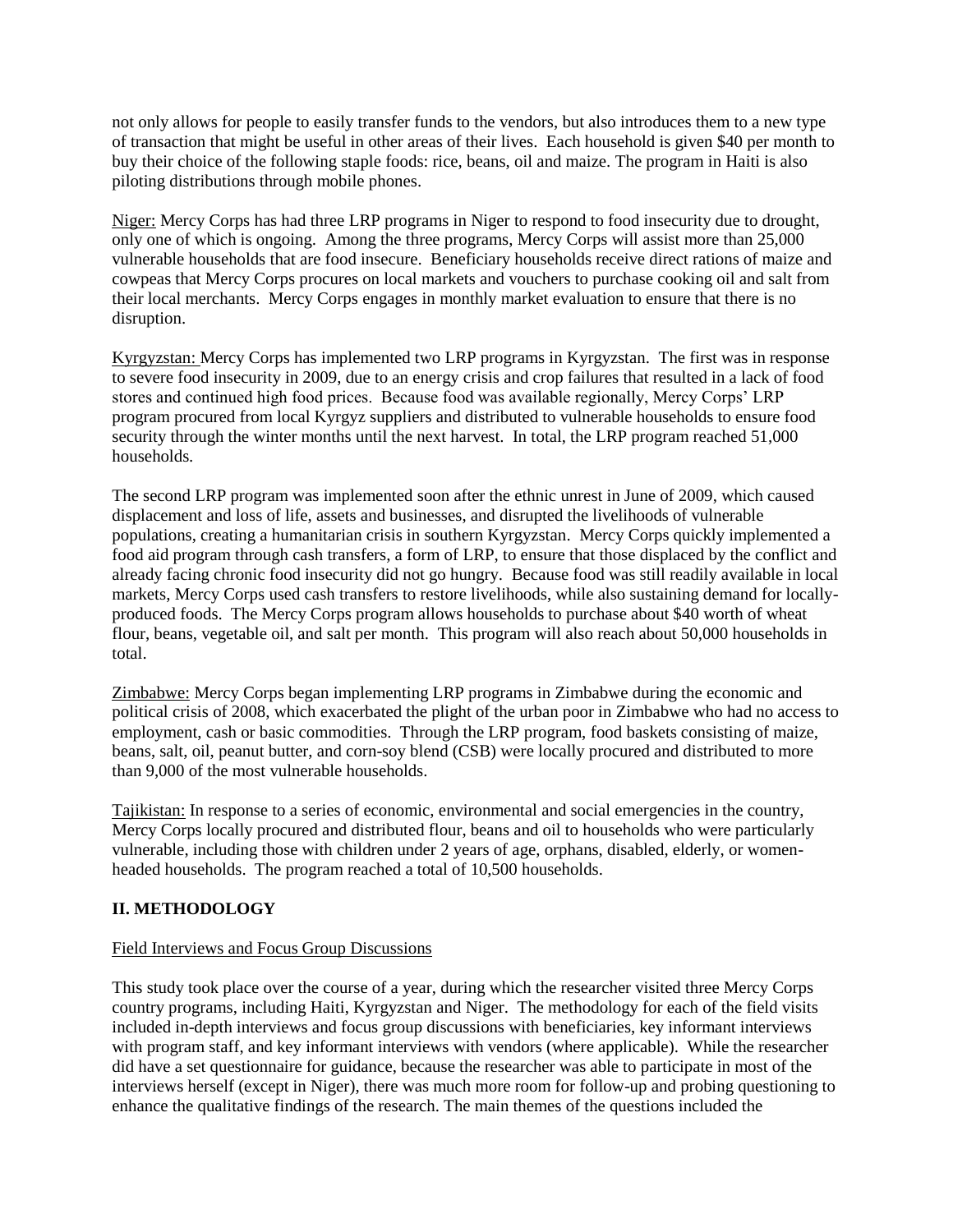participant's experience with the program, what they used their cash/vouchers/food for, and their individual preferences for the mechanism by which to receive food aid. The researcher worked closely with country teams to ensure that the beneficiary communities sampled included a variety of characteristics among the group, such as rural and urban, gender and ages, and beneficiaries who met differing criteria. The researcher also performed key informant interviews with in country/region USAID officers and other PVOs that were also implementing LRP or multi-year assistance programs (MYAPS).

#### Cost Comparison\*

The researcher performed a cost comparison using the commodity calculator provided by USAID. The cost comparison includes only the costs of food and transportation to the country. The following costs are included for LRP versus Title II:

**Title II LRP** Commodity cost Commodity cost Shipping rate Fumigation cost Inland transportation Inspection cost

Handling cost

\*Other costs were not included in the calculations, because they differed depending on the type of program, such as voucher printing costs, mobile phone purchase and distribution, and the distribution of cash through Kompanion.

# **III. MAIN FINDINGS**

A. Time: On average, LRP programs reach beneficiaries in a shorter amount of time than Title II commodities which are shipped from stocks in the United States, or pre-positioned elsewhere. Title II commodities, on average, take about four to six months to reach their destination countries (about 120 to 180 days). Among Mercy Corps' LRP programs, the average time for benefits to begin to reach beneficiaries was 49 days, or just over one and a half months.<sup>5</sup>

B. Cost: A Michigan State University report found that LRP programs in three sub-saharan African countries over five years saved over \$68 million and allowed 75 percent more food to be provided to beneficiaries.<sup>6</sup> A GAO study found that LRP in sub-Saharan Africa cost around 34 percent less than similar in-kind food aid purchased and shipped from the US to the same countries between 2001 and 2008. However, the same report found that the cost savings are not the same in Latin America.<sup>7</sup>

A cost comparison<sup>8</sup> of completed Mercy Corps' LRP programs and traditional Title II shipments of the same or comparable basket of goods shows that on average, LRP programs cost 63 percent of Title II programs. This is equivalent to 37 percent cost savings.

 $<sup>5</sup>$  It is important to keep in mind that even though time efficiency is an important factor for LRP programs, in some</sup> instances, emergency food programs are timed to coincide with lean seasons. Therefore, in some programs, distribution could have begun earlier than recorded in the figures above. Looking at the average number of days to procurement might give a more accurate understanding of how quickly LRP can be operationalized in comparison to Title II.

<sup>6</sup> Tschirley, David and Anne Marie del Castillo. Local and Regional Food Aid Procurement: An Assessment of Experience in Africa and Elements of Good Donor Practice. MSU International Development Working Paper No. 91, 2007.

 $^7$  International Food Assistance: Local and Regional Procurement Can Enhance the Efficiency of U.S. Food Aid, but Challenges May Constrain Its Implementation. Government and Accountability Office, GAO-09-570. May 29, 2009.

 $8$  For Title II, this includes costs for commodities, sea shipping, and inland transportation rates. For the LRP, this includes the costs for commodities, fumigation, handling and inspection.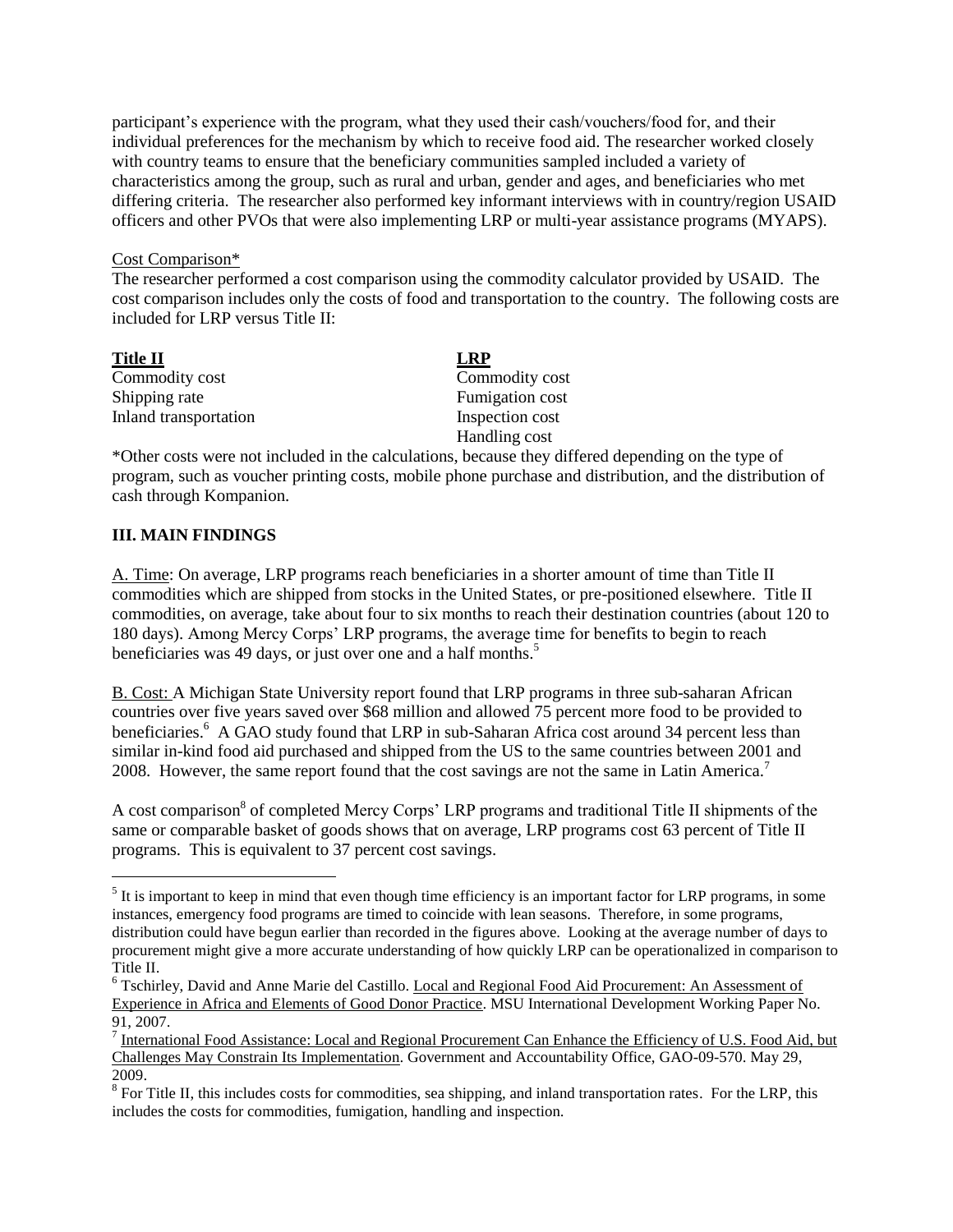C. Effectiveness: LRP food aid programs can address both emergency and non-emergency needs. While both emergency and non-emergency LRP programs have food security objectives, development oriented LRPs can also have added effects on beneficiaries, vendors and communities, which are explored in this section.

# **1. Impacts upon Beneficiaries**

**LRP Programs provide greater choice:** LRP programs were not only able to address the primary objectives of food aid programs-- to help vulnerable groups curb food insecurity and to avoid negative coping mechanisms-- they were also found to have add-on effects for beneficiaries, freeing cash and time resources that would have been used to purchase food for other needs, such as health and education. Generally, beneficiaries preferred programing types that gave more choice (cash and vouchers), except in the case of Niger where beneficiaries received a superior food commodity than they could access themselves.

**LRP programs are effective for addressing food insecurity:** All types of LRP programs were found to address food insecurity in vulnerable households. Where cash was distributed to beneficiaries for food purchase, almost 90% purchased food, despite the freedom that cash provides. This shows that limitations on beneficiaries' choice (through vouchers or food distributions themselves) are not always necessary where targeting is accurate. In Niger, food procured and distributed through the LRP mechanisms came at an important time during the lean season, but also during a time when people who had migrated to Libya and Cote D'Ivoire for work were returning to their home communities due to political unrest in both these countries of immigration. This resulted in greater food security among households that were now able to eat three meals a day, as opposed to only one or two, and improved nutritional status among children.

**LRP programs address issues of food consumption:** One challenge faced by Title II programs is the extent to which beneficiaries actually eat the food distributed – an essential element for good food utilization. Locally sourced food provided by LRP programs is usually preferred by beneficiaries, and will thus result in greater consumption. Our research showed that commodities which are not preferred by beneficiaries will often be traded, sold or left uneaten, decreasing the intended effects of the program. By ensuring beneficiaries are able to gain access to the foods they traditionally eat, they are more likely to utilize the foods.

**LRP programs are effective for psychological well-being**: LRP programs, which guarantee households' reliable and regular access to food quickly after the onset of an emergency, creates a sense of psychological well-being that is especially necessary during times of crisis. Beneficiaries from all LRP programs reported a major benefit of the program was the freedom from worrying about where their next meal would come from, especially in cases where household size had increased due to hosting IDPs or migratory returnees. Food distributions in Niger's LIDR program were also found to create a sense of community solidarity and peace, as food was much more readily shared than cash.

**LRP programs are effective for avoiding negative coping mechanisms:** LRP prevented vulnerable households from resorting to harmful coping mechanisms, such as selling assets, or eating less nutritious famine foods. In Niger, families reported that they did not have to sell their animals when they received food from the LRP program. The LIDR program also prevented young men from migrating to urban areas or other countries for work, because they knew that there will be two seasons of distributions during the lean seasons. Likewise, in Haiti, beneficiary households were able to avoid selling their assets to ensure enough food was available for their increased household size due to IDPs.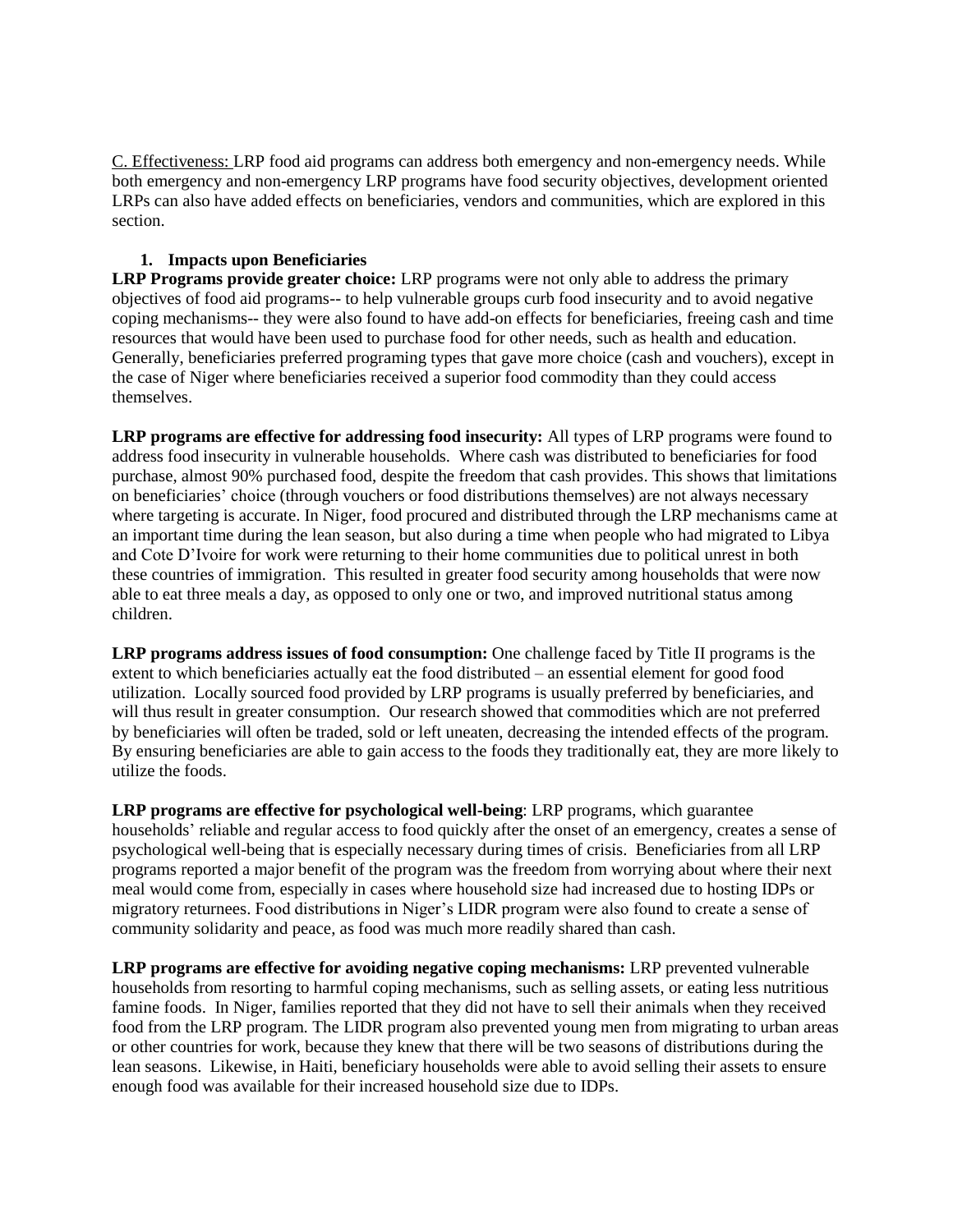**LRP programs can have multiple add-on effects:** Beneficiaries who received food, cash and vouchers were all able to use the few resources they had at their disposal in various ways. In Haiti, beneficiary families who had small gardens were able to sell part of their produce because their meals were supplemented, and use the income to purchase other food items, small animals, or pay for school fees. In Niger, LRP programs were able to ensure sustained labor and increased production on beneficiaries' land, while without the food distribution, most families resort to the coping mechanism of sending a young male to another country to work. By keeping these young men in the communities, they were able to work on their farms, so that they were able to sustain their livelihoods for the upcoming months.

In Kyrgyzstan, the cash program had the most significant add-on effects because of the targeting mechanism used—beneficiaries included all who had been affected by the conflict, not just those who were the most vulnerable. This made it possible for some who had not been affected as severely to use their cash for things such as market integration and education. There were a few instances where beneficiaries were found to use their cash to start small businesses, which also helped with economic recovery and food security in the local areas. One woman had used her cash to buy some stock for a small stand she started on her driveway, making it possible for her to supply many of her neighbors with food goods that they were too afraid to go into the main market themselves to buy. A few others had used the cash to restock their small shops that were destroyed in the conflict. One woman even used her cash for one payment of her daughter's university fees.

**LRP is a respectful mechanism for food aid:** Beneficiaries of the cash and voucher programs in Haiti and Kyrgyzstan reported an overwhelming appreciation for the fact that they were shown respect when they were given the chance to purchase things of their own choosing. Additionally the choice of foods used in Niger conveyed respect to beneficiaries.

#### **2. Impact on Vendors**

Integrating local vendors into the local and regional procurement mechanism (through vouchers and local procurement) has effects that are both immediate and developmental on these players as well.

**LRP programs are effective for expanding business:** A majority of participating vendors were able to expand their businesses by participating in the Mercy Corps LRP programs. Some also contributed to the local economy by hiring additional employees to help with the increased business. In Niger, all vendors who were part of the tender program cited that their participation in the LRP program has increased their business by a large margin. A maize supplier was not only able to expand his business two to three times in volume, he also contributed to the local economy by hiring 20-25 people to help him with the process of supplying (stocking and transport) maize and cowpeas to Mercy Corps, whereas before he only had 2-3 employees.

**LRP programs are effective for capacity building:** By participating in the tendering process of the procurement and distribution mechanism of LRP, vendors are able to build capacity to participate in making bids, contracts, and contract amendment. In Niger, the vendors of maize and cowpeas were relatively large players already in the markets of these commodities. In Haiti, the process brought the small vendors into the formal sector (discussed below) but also required vendors to keep records of stocks and commodities sold to beneficiaries. Some vendors involved in the mobile money portion of the voucher program got the opportunity to learn and use mobile money transactions. When asked, vendors were interested in continuing to work with these new skills developed during the course of the program.

# **LRP programs are effective for aligning vendors with formal systems (national or INGO related):**

In the voucher and procurement/distribution mechanisms, LRP was effective in ensuring that vendors aligned themselves with formal national systems, such as registering their business and having the proper documentation, which is an important development effect of the program. For example, in Haiti, vendors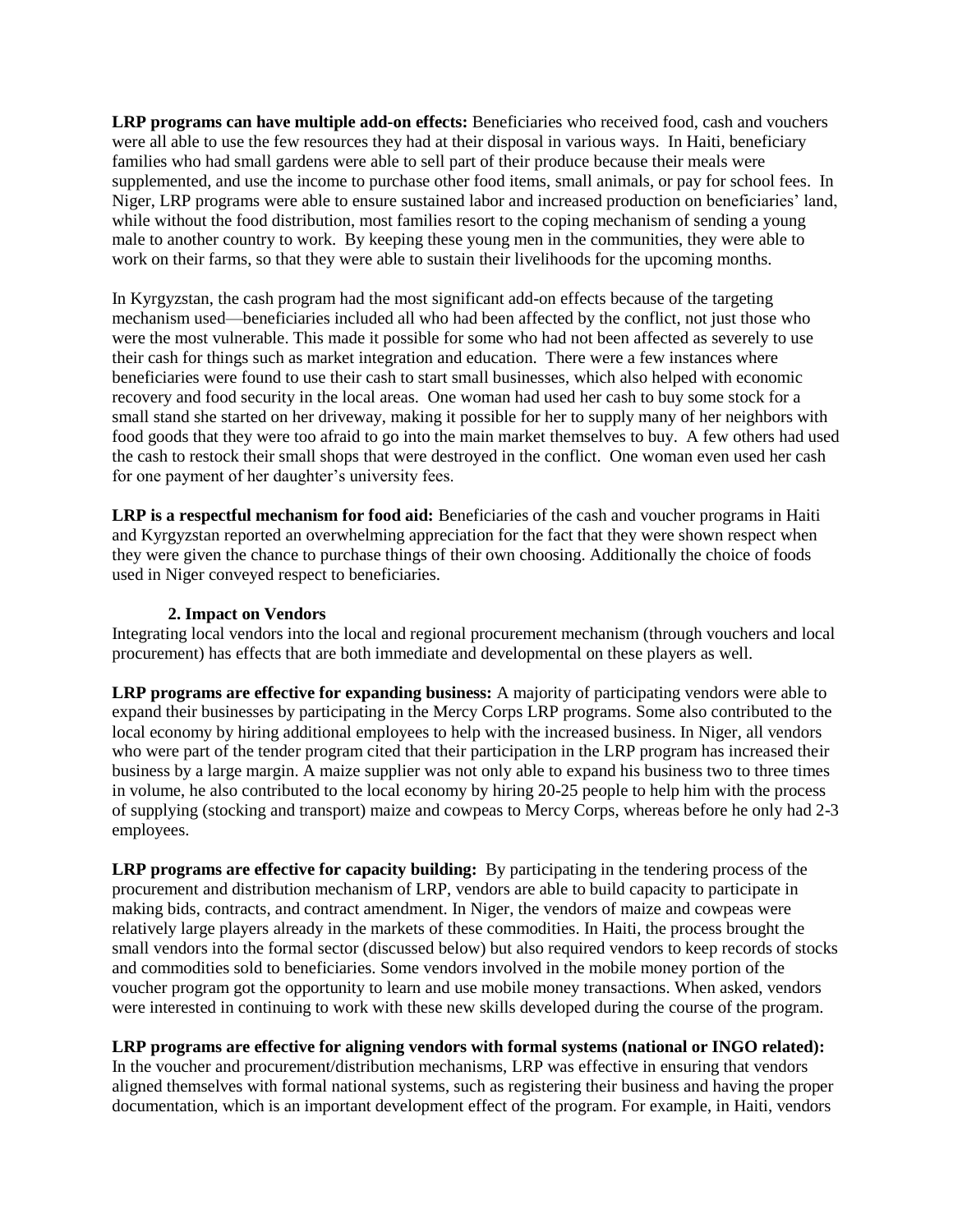were required to either have licenses (patents) for their businesses or to have acquired one within six months of entering the program. When asked about this process, vendors cited their long-standing intention to get the patent, which the program gave them the impetus to finally obtain. Similarly, in Niger, those vendors submitting tenders for the program were required to have proper documentation for their businesses.

**LRP programs can integrate local vendors into relief and development activities, for a sense of community benefit:<sup>9</sup>** While the increase in profits for vendors due to the voucher program in Haiti varied depending on the strategy the business used, especially in light of the drastic and unexpected price fluctuations over the year, vendors cited that they appreciated being included in the program because they felt as though they were playing a part in the reconstruction of their communities and country. They felt they helped those vulnerable households in their communities that were in clear need of assistance. Likewise, in Niger, vendors became a source of information to beneficiaries, and felt as though they were an integral part of the humanitarian assistance being offered to those vulnerable communities.

**LRP programs can have economic recovery effects:** After emergencies or conflicts, when markets are usually disrupted for some period of time, LRP programs can help markets to recover. In Kyrgyzstan, beneficiaries had been affected to varying degrees, which allowed for some to actually use the cash to fund new small food stands in their neighborhoods. While markets were functional 10 days after the conflict, people's buying patterns changed for fear of going to the main markets dominated by one ethnicity. This new demand for local stores, coupled with the fact that beneficiaries were not all the most vulnerable, made it possible for these new stalls to spring up, and contribute to economic recovery. Similarly, in other cases, beneficiaries that were not as heavily affected by the conflict were able to use the cash to stock small food shops, contributing to economic recovery as well as the food security of their local communities. Cash distributions in this context also made it possible for beneficiaries to pay off debts they had incurred in the immediate aftermath of the conflict.

**LRP programs can also have positive effects on non-participating vendors:** In Niger, nonparticipating vendors of food goods actually found benefit from the LRP food distribution. Even though they were not directly involved in the programs, they mentioned that before the food distribution programs, beneficiaries would often buy food on credit for the period of the lean season. Vendors would feel obliged to give food on credit, for a period of three months with no interest, which was a burden on their businesses. With the food distributions, they no longer had the budren of supplying beneficiaries with food, making their businesses less distorted by this large disbursement of credit.

# **3. Potential development impacts**

 $\overline{a}$ 

**LRP can work to bring people and businesses into the formal systems:** Both beneficiaries and vendors who want to participate in the programs must have some form of formal identification. While this is a controversial aspect of programming, especially after an emergency event where many people have lost such materials, it also gives people an incentive to replace formal documents that have been lost. For development-oriented purposes, this brings people back into formal systems more quickly.

In Niger, where the emergency did not have anything to do with a loss of assets and had slower onset, this criteria was seen as a potential development impact. If Niger establishes a national safety net program, it will also be better equipped to administer it if a majority of individuals have government issued identification.

<sup>9</sup> This has implications for Title II programs, where those in the local economy might feel displaced due to the tremendous influx of foreign commodities they are able to supply through the existing market. While the research did not expand to source markets of Title II program communities, this is certainly a point of interest that should be further studied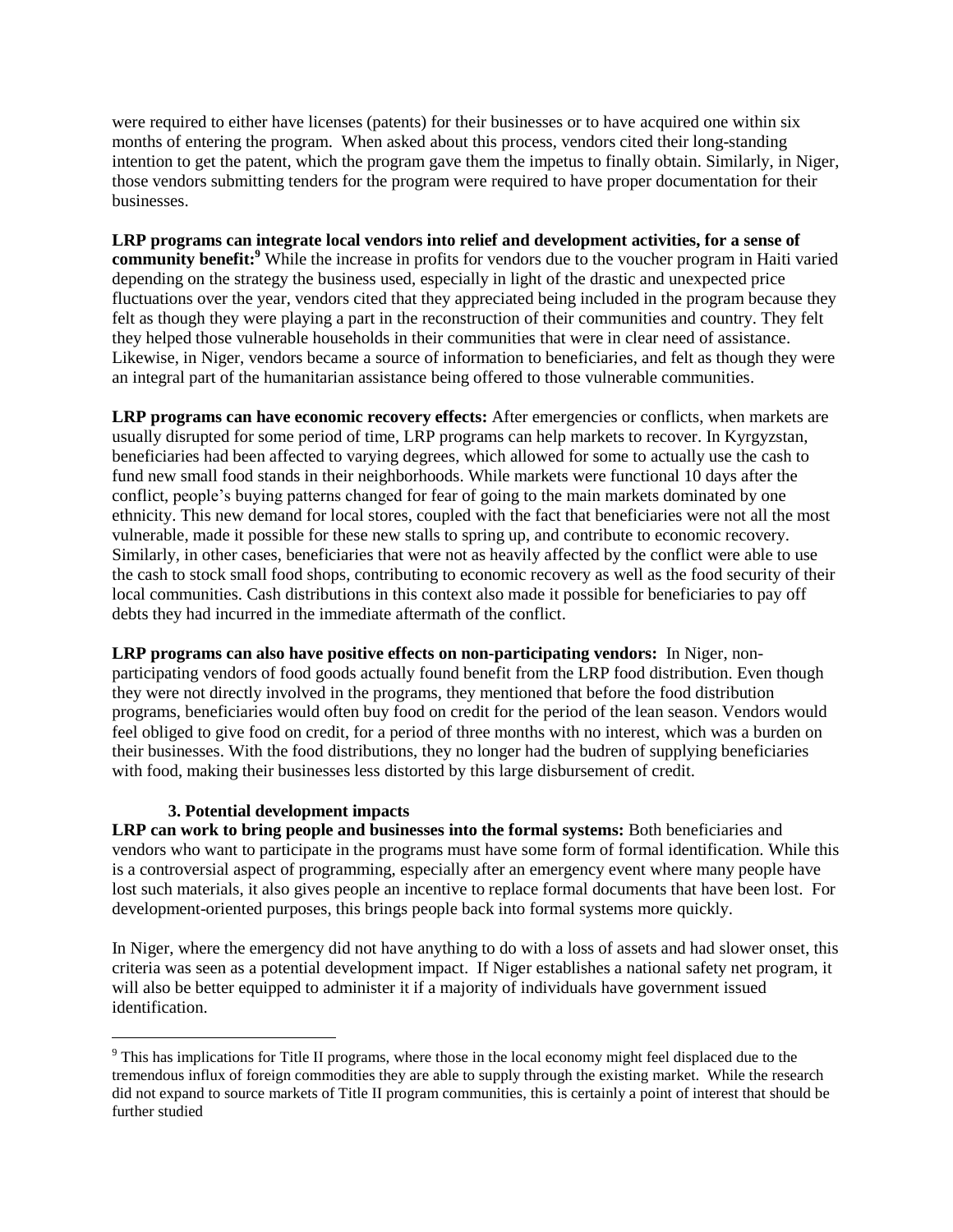**LRP can provide long-term protection against negative coping mechanisms.** Food aid programs traditionally have the objective of meeting immediate food needs, but also of preventing vulnerable households from resorting to harmful coping mechanisms to meet those needs. As in the program in Niger, where households expect future distributions of food over the period of 9 months, households are better able to protect their assets, especially animals, which act as savings and safety nets for families. This is another potential long-term, developmental benefit that can be further explored.

# **4. Do No Harm**

**LRP has not affected prices to notable degrees:** Through a scan of markets in both Haiti and Niger, it is clear that non-participating vendors were not affected by the program, satisfying the "Do No Harm" tenet of the programs, as market disruptions must be a concern of those implementing LRP. Market prices rose in concert with world food prices for all three programs, but these price increases were not identified as being a direct result of the LRP programs. Monitoring and evaluation of market price data in all countries showed there were no large market disruptions due to the LRP programs.

**LRP has not displaced livelihoods:** Only cursory information was gathered for this issue in Haiti, and showed that there was no major displacement of livelihoods, specifically of individuals who normally sold to the beneficiaries in small amounts at the small markets, or 'petite marche.' However, in areas where perhaps the markets for such purchases is not as large, the displacement effects might be larger. Therefore, this must be studied more across all program implementation areas.

**Food safety and quality has been adequately addressed in LRP programs:** Through both the voucher and local procurement/distribution mechanisms of LRP, commodities were tested for safety and quality. Because of the localized nature of the procurement and distribution program, such as that used in Niger, a quality inspector tested commodities before their distribution. Food was compared to national standards, if extant, or the Codex Alimentarius as adopted by the United Nations. In some instances, food that was found unsuitable for human consumption was either destroyed or used as animal feed, depending on the instruction of the inspectors.

# **VI. Policy Recommendations**

 $\overline{a}$ 

# RECOMMENDATIONS REGARDING FUNDING:

**1. Advocate for LRP from many funding channels, including existing funds currently used for LRP (from Farm Bill and IDA) and explore others that are less readily tapped (PEPFAR, McGovern Dole).** LRP has proven to be a cost-effective, fast, and effective mechanism for food aid to address emergencies and non-emergencies. As LRP becomes more politically salient, it is important to push for increased funds to continue such programs through all funding channels.

**2. Advocate for more non-emergency LRP funding for lengthier projects, to better understand and achieve potential development impacts.** USDA's preliminary report on the LRP pilot notes that longterm, development impacts are "more attainable with steady and predictable multi-year local procurements than ... during disasters when procurements occur during one, or at most two production and marketing cycles." The report continues: "Local and regional procurements are an effective production stimulus for increasing long-term farm income if purchases occur on a multi-year basis. Sustained purchases will lead to an increase in farmer confidence that a reliable external donor 'market' exists and that they will be able to sell reasonably favorable prices."<sup>10</sup> However, the longest USDA-

 $10$  The use of local and regional procurement in meeting the food needs of those affected by disasters and food crises. Office of Capacity Building and Development, Foreign Agricultural Service, USDA. January 15, 2009. Page 22.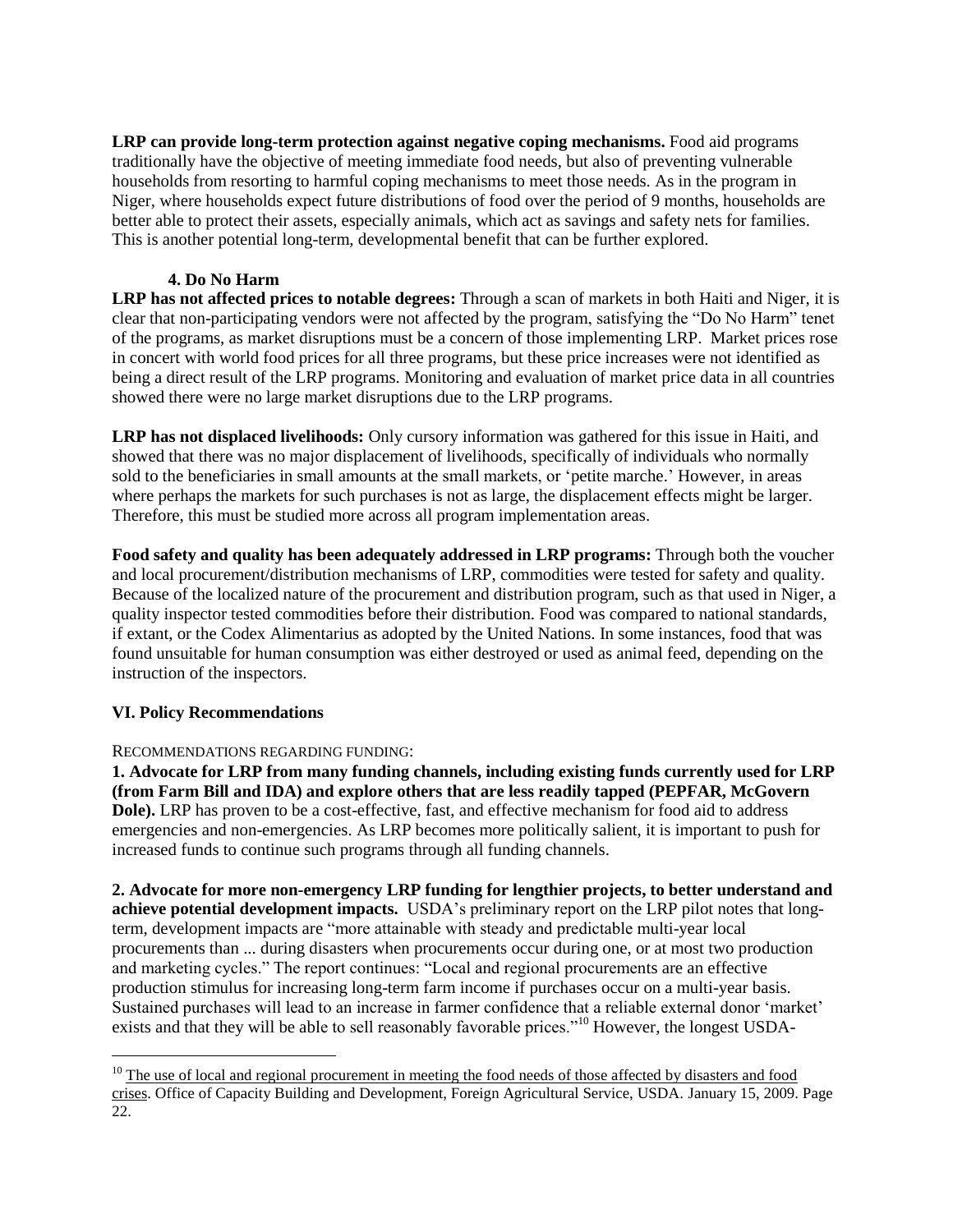funded LRP program spanned about 15 months, recognized by implementers and USDA itself as hardly enough time to create farmer confidence and subsequent increased and improved productivity on their part. Only by making the procurement/distribution of LRP more long-term will development impact on farmers be realized.

Other non-agricultural development impacts also have great potential, such as emergency coordination bodies and integration into formal systems, to name a few. However, again, unless they are designed as longer-term programs, the benefits will not be recognized by the development community.

# **3. Advocate for more coordination in funding among donors (USAID and USDA).**

Funding should be coordinated cross-agency so that programs addressing emergencies and development can be complementary. This can also address recommendation 2 above, where USDA funds nonemergency LRP whereas USAID generally only funds emergency LRPs. With more coordination, programs can possibly link with each other to see longer-lasting development effects.

#### **4. Advocate for continued funding and attention to data collection and market monitoring.**

Funding focused towards monitoring of markets is especially important as LRP funding grows, and LRP is used in longer-term settings.

#### RECOMMENDATIONS FOR IMPLEMENTATION:

**1. Advocate for more linkages between emergency and development aspects, for things like cash programs.** The Roundtable on Responding to Emergency Food Insecurity through Cash Transfer and Food Voucher Interventions, held by USAID to better understand the use of cash and vouchers as emergency responses to food insecurity, recommended the linking of emergency cash transfers to social protection programs, or other longer-term development initatives. Such linkages should also be explored for other types of emergency LRP, as LRP has the potential to have longer-term development impacts.

#### **2. Advocate for the allowance of more cross-sectoral components in conjunction with LRP**

**programs, much like MYAPs.** For LRPs that are non-emergency and development-oriented, being able to include cross-sectoral components will likely make them more effective. Much like the approach that multi-year assistance programs (MYAPs) take, LRP's inclusion of multiple components can increase their effects, such as including business development for vendors in a voucher program.

**3. Advocate for flexibility to allow donors to change program design with changing landscape.** Food price volatility over the past few years have greatly affected LRPs, especially decreasing the buying power of beneficiaries in cash and voucher LRP programs. In light on this, it is important to ensure that implementing agencies have the flexibility to increase cash or voucher amounts, or maybe even change their LRP mechanism. It is also important that agencies have the right tools for knowing when and how to do this type of changeover (ie EMMA, MIFIRA, etc).

**4. Encourage dissemination of lessons learned to local governments who are implementing social safety nets (mobile money, vouchers, etc) where these lessons learned are widely applicable.** This will ensure that large-scale programs can benefit from the experiences of implementing agencies, and be more effective for the benefit of their populations.

**5. Encourage steady and broader data collection to ensure markets are not disrupted through LRP programs.** Many agencies already collect data through existing national statistics offices and FEWSNET where they are available, but such partnerships and alliances (such as the Learning Alliance) should be more readily tapped. Also, increasing data collection capacity will ensure that impacts along the entire value chain can be documented. For example, the WFP P4P program only looks as far back to the